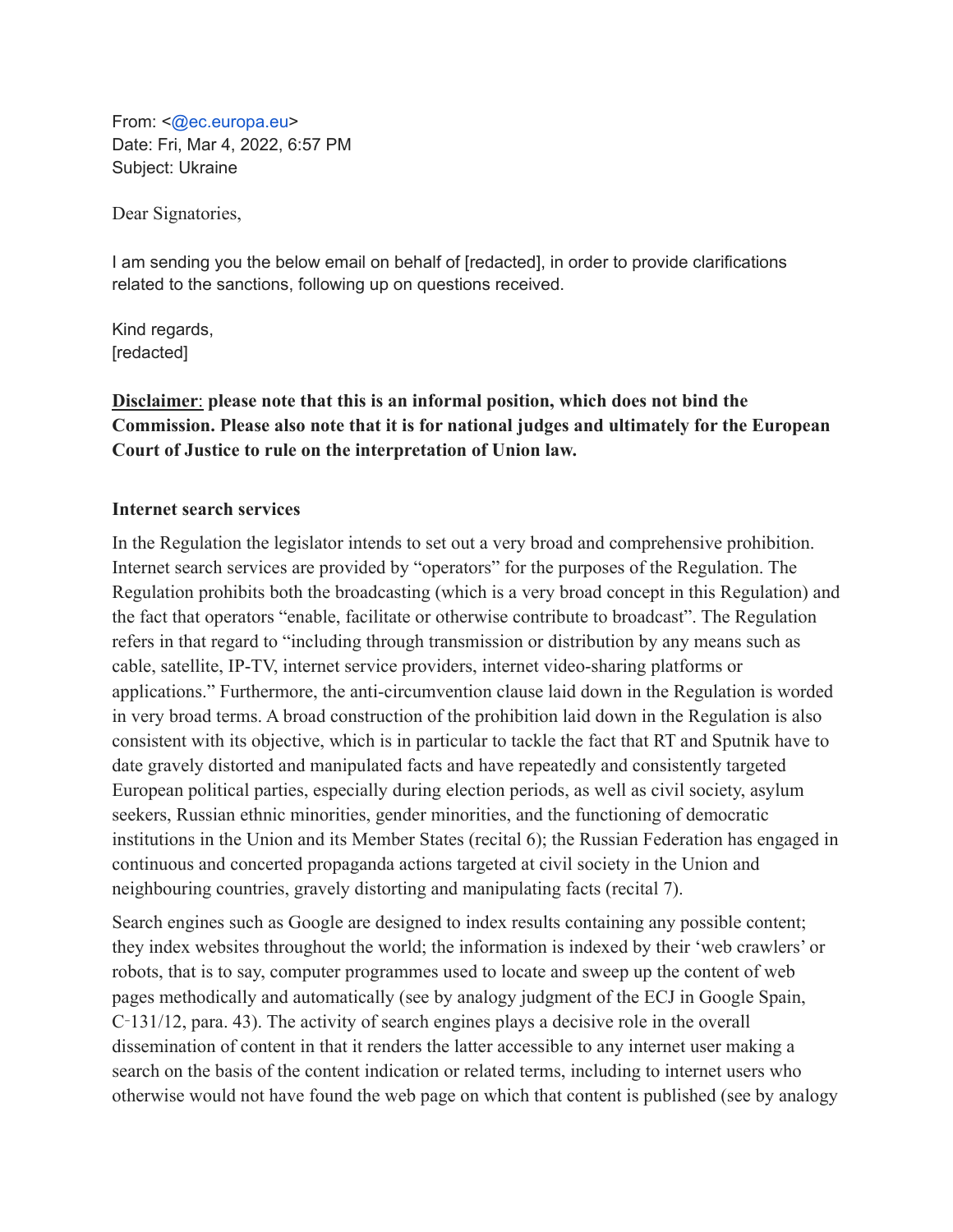judgment of the ECJ in Google Spain, C-131/12, para. 36). Consequently, if search engines such as Google did not delist RT and Sputnik, they would facilitate the public's access to the content of RT and Sputnik, or contribute to such access.

It follows from the foregoing that by virtue of the Regulation, providers of Internet search services must make sure that i) any link to the Internet sites of RT and Sputnik and ii) any content of RT and Sputnik, including short textual descriptions, visual elements and links to the corresponding websites do not appear in the search results delivered to users located in the EU.

## **Social media**

In the Regulation the legislator intends to set out a very broad and comprehensive prohibition. Social media are operators and they offer a service to their users. The Regulation prohibits both the broadcasting (which is a very broad concept in this Regulation) and the fact that operators "enable, facilitate or otherwise contribute to broadcast". The Regulation refers to "including through transmission or distribution by any means such as cable, satellite, IP-TV, internet service providers, internet video-sharing platforms or applications." Furthermore, the circumvention clause is worded in very broad terms. A broad construction of those terms is also consistent with the objective of the Regulation, which aims to tackle the fact that RT and Sputnik have to date gravely distorted and manipulated facts and have repeatedly and consistently targeted European political parties, especially during election periods, as well as civil society, asylum seekers, Russian ethnic minorities, gender minorities, and the functioning of democratic institutions in the Union and its Member States (recital 6); the Russian Federation has engaged in continuous and concerted propaganda actions targeted at civil society in the Union and neighbouring countries, gravely distorting and manipulating facts (recital 7).

It follows from the foregoing that social media must prevent users from broadcasting (lato sensu) any content of RT and Sputnik. That applies both to accounts which appear as belonging to individuals who are likely to be used by RT/Sputnik and to any other individuals. Moreover, social media accounts that either formally or de facto belong to RT and Sputnik or their affiliates must be suspended because it is prohibited under paragraph 1 and furthermore falls into "distribution arrangement".

As regards the posts made by individuals that reproduce the content of RT and Sputnik, those posts shall not be published and, if published, must be deleted. There is of course a dividing line between, on the one hand, content by RT and Sputnik reproduced (broadcast) by an individual and, on the other hand, content by the author of the post; that line needs to be drawn also because the Regulation needs to be construed in line with the principle of proportionality and the fundamental right to freedom of speech. Admittedly, that line might be difficult to draw in certain cases in practice. It is true that social media are put under strain and that is in tension with the prohibition of general monitoring obligation laid down in Art. 15 E-commerce Directive. However, the decision to fully depart in the present Regulation from the E-commerce Directive has been a conscious one and justified on the ground of the situation and its temporary character.